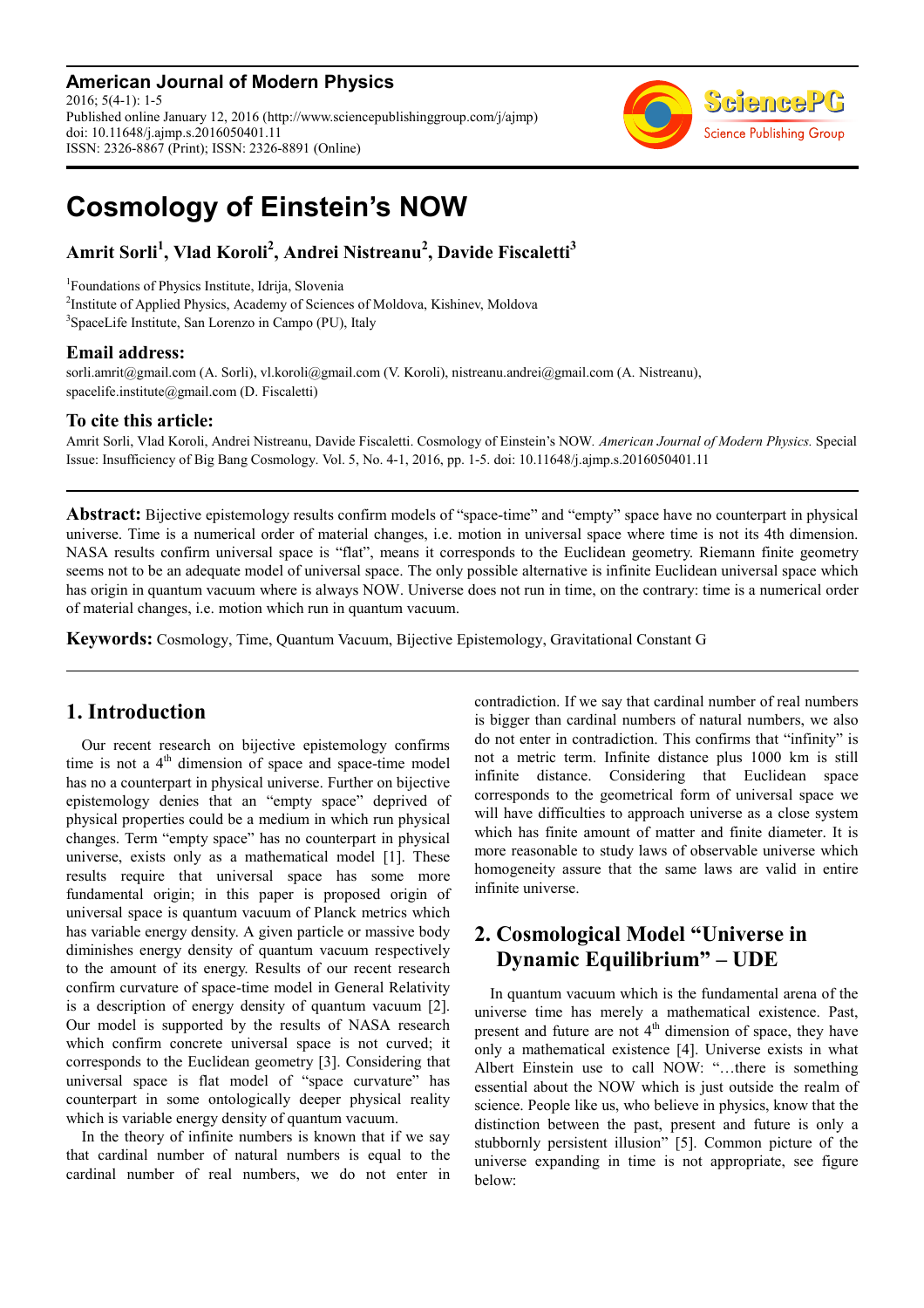

*Fig. 1. Imagine of Big bang cosmology.* 

Universe exists in quantum vacuum (from now on "dynamic quantum vacuum" – DQV which is NOW. Universe is timeless in a sense that time is not a physical dimension in which universe exists. This view is also confirmed by the research of Kurt Gödel. By 1949, Gödel had produced a remarkable proof: "In any universe described by the Theory of Relativity, time cannot exist" [6].

Model of the universe where time is only a mathematical parameter of change, i.e. motion requires the re-reading of some experimental data. Considering that universe exists in physical time the interpretation that cosmic microwave background radiation (CMB) has a source 380000 years after big bang [7] makes sense because time t is a physical dimension which relates big bang (on the Figure 1 point A) with present moment (on the Figure 1 point B) in which we measure CMB; with other words time is a transmitter of CMB. Considering that universe exists in DQV which is NOW, CMB cannot have its source in some hypothetical physical past and time cannot be transmitter of CMB.

The source of CMB is present in actual universe that we observe. In this perspective also BICEP2 model of gravitational waves as ripples of space-time which have origin in big bang is questionable. Gravitational waves (if they exist) should have origin in DQV which is NOW. In our model gravity is a result of fundamental symmetry between given particle or material object and diminished energy density of DQV. Our model does not predict existence of hypothetical graviton and also does not predict existence of gravitational waves. Mass and gravity have both origin in diminished energy density of quantum vacuum caused by the presence of a given particle or massive body [8].

NASA results confirm with 0.4% margin of error universal space is "flat" [3]. This means observable universal space has a form of Euclidean space. In General Relativity (GR) universal space is curved. Between NASA results and curved space in GR seems to be a discrepancy. In our model curvature of space in GR has origin in a variable energy density of dynamic quantum vacuum (further on "DQV"). There is no discrepancy between NASA results and model of curved space in GR.

Stability of elementary particles requires a certain energy density of DQV. In the centre of black holes energy density of DQV is at the minimum and reaches below required energy density which is giving stability to elementary particles. In singularities elementary are not stable anymore and disintegrates back into fundamental primordial energy of DQV.

In intergalactic areas energy density of DQV is at the maximum. In intergalactic areas energy of DQV is continuously transforming in cosmic rays and this further in elementary particles [9]. This circulation of energy "matter – DQV– matter" is in a permanent dynamic equilibrium.



*Fig. 2. Permanent circulation of energy in the universe.* 

In black holes singularities "old matter" is transformed into "fresh" fundamental primordial energy of DQV which is not created and cannot be destroyed. Increasing of entropy of matter that we observe in the universe does not increase the entropy of entire universe which as the whole has no entropy. Black holes are rejuvenating universe which is ageless. According to our cosmological model Universe in Dynamic Equilibrium - (UDE), universe is a non-created system.

The question of "the beginning" and "the end" of the universe seems not to be right one. In the universe galaxies, stars and planets appear and disappear; universe itself is eternal. This model of the universe has much more epistemological stability than all other models which predict beginning of the universe. Idea of the beginning comes out of human imagination that universe exists in some linear time which is physical reality. Our research confirms time we measure with clocks has only a mathematical existence; it is a numerical order of changes running in quantum vacuum. Past, present and future belong to the psychological time in which we experience flow of changes running in quantum vacuum where is always NOW [5].

### **3. Calculations of Density of DQV and Value of Gravitational Constant G**

In intergalactic space density of DQV has a value of Planck density  $ρ<sub>P</sub>$ .

$$
\rho_P = \frac{mp}{l_P^3} \tag{1}
$$

$$
\rho_P = 5.15500 \times 10^{96} \,\text{kg} / \,\text{m}^3
$$

In the centre of black hole with the mass M of the Sun and radius r of 3000 meters density of DQV is following: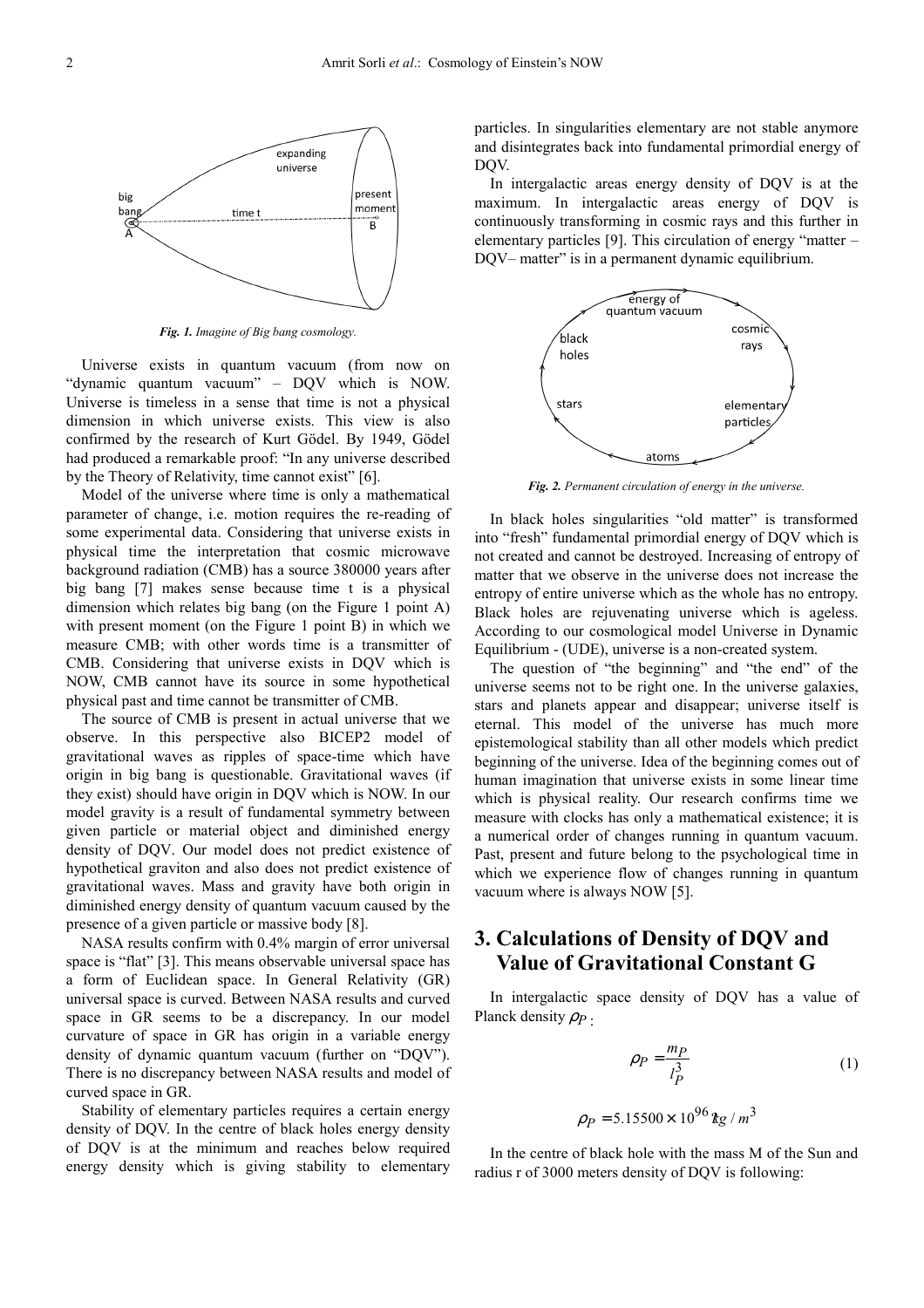$$
\rho_{qv} = \frac{m_P}{l_P^3} - \frac{3M}{4\pi r^3} \tag{2}
$$

$$
\rho_{qv} = 5.155 \cdot 10^{96} \, kg \, / \, m^3 - \frac{3 \cdot 1.98855 \cdot 10^{30} \, kg}{4 \pi (3000 m)^3}
$$
\n
$$
\rho_{qv} = 5.155 \cdot 10^{96} \, kg \, / \, m^3 - 1.7582642 \cdot 10^{19} \, kg \, / \, m^3
$$
\n
$$
\rho_{qv} = 5.154...9(73 \, times) \, . .824 \cdot 10^{96} \, kg \, / \, m^3
$$

The difference between density of quantum vacuum in interstellar space and in the centre of the black hole is infinitesimal; however variable density of quantum vacuum is the driving force of permanent energy circulation in the universe which is described in a chapter 2.

Value of gravitational constant *GN* in intergalactic space far away from stellar objects can be expressed with Planck units:

$$
G_N = \frac{l_P^3}{m_P \cdot t_P^2} \tag{3}
$$

where  $l_P^3$  is Planck volume,  $m_P$  is Planck mass and  $t_P$  is Planck time. Formalism (3) can also be written:

$$
G_N = \frac{1}{\rho_P \cdot t_P^2} \tag{4}
$$

where  $\rho_P$  is Planck density. In interstellar space the value of gravitational constant *GN* is following:

$$
G_N=6.67455758 m^3 kg^{-1}s^{-2}
$$

Calculations of the impact of variable density of quantum vacuum on the value of gravitational constant in the centre of black hole are confirming that value of gravitational constant remains unchanged comparing to the value of gravitational constant in intergalactic space.

Below is calculation of gravitational constant *GN* value in the centre of the black hole with mass of the Sun according to the formalism (5) which is valid for all stellar objects:

$$
G_N = \frac{1}{\left(\rho_P - \frac{3m}{4\pi(\mathbf{r} + \mathbf{d})^3}\right) \cdot t_P^2}
$$
 (5)

where *m* is the mass of the stellar object, *r* is the radius , *d* is distance from the centre of stellar object. When  $d = 0$  one get value of gravitational constant in the centre of stellar object. When  $d = r$  one get value of gravitational constant on the surface of the stellar object. When  $d \rightarrow \infty$  one gets value of gravitational constant  $G_N$  in intergalactic space far away from stellar objects.

$$
G_{N-center-black-hole} = 6.67455758 \cdot 10^{-11} m^3 kg^{-1} s^{-1}
$$

This calculation confirms that in cosmology we can consider value of gravitational constant *GN* is not changing. Presence of stellar objects diminishes density and energy density of quantum vacuum; however value of gravitational constant *GN* remains unchanged.

Recent publication of Caligiuri is suggesting that value of gravitational constant is changing with changing of density of quantum vacuum and is different in the centre of the Earth than on the Earth surface [10]. According to the calculations in this paper planet Earth mass which is much smaller than black hole mass cannot influence value of gravitational constant. Our calculations confirm that presence of massive objects in a given area of quantum vacuum do not influence value of gravitational constant.

Gravitational constant *GN* has been measured by several groups in different places on the globe and the values are variable from 0,1% to 0,7% [11]. Results of last 30 years of measurement of gravitational constant show that there is some measurement error or either some "strange" influence is affecting most of *GN* measurement: "The situation is disturbing — clearly either some strange influence is affecting most G measurements or, probably more likely, measurements of G since 1980 have unrecognized large systematic errors. The need for new measurements is clear"[12]. Anderson and others speculate in their article that variability of  $G_N$  could not have origin in changing motions in the Earth's core, or perhaps some other geophysical process: "Least unlikely, perhaps, are currents in the Earth's fluid core that change both its moment of inertia (affecting LOD) and the circumstances in which the Earth-based experiments measure G" [13]. Our calculation of  $G_N$  value in the centre of black hole confirms their speculation. Motions of Earth's core masses are much smaller than amount of masses in the black hole and cannot influence value of  $G_N$ .

Least unlikely, perhaps, as Earth is not perfectly round one could suppose that value of gravitational constant *GN* depends on the distance from the Earth centre. Here are calculations of  $G_N$  on the pole and on the equator based on formalism (5):

$$
G_{N-equator} = 6.67455758 \cdot 10^{-11} m^3 kg^{-1} s^{-2}
$$

$$
G_{N-pole} = 6.67455758 \cdot 10^{-11} m^3 kg^{-1} s^{-2}
$$

Following calculation is about the value of  $G_N$  in the centre of the Earth based on formalism (5):

$$
G_{N-centre} = 6.67455758 \cdot 10^{11} \text{m}^3 \text{kg}^{-1} \text{s}^{-2}
$$

Calculations confirm there is no difference between the values of  $G_N$  on the equator, pole and in the centre.

Following calculation is about value of  $G_N$  20000 km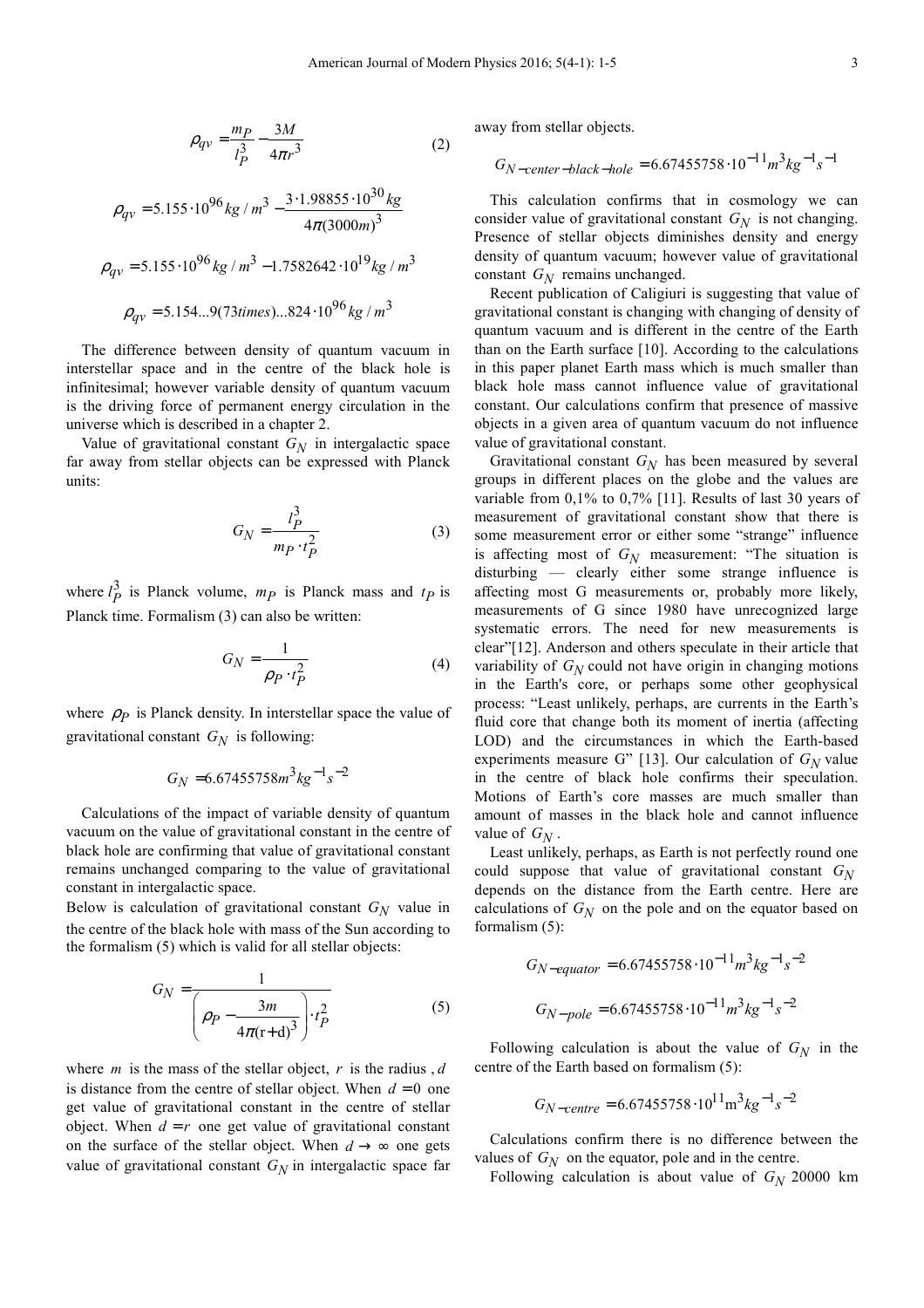above the Earth surface according to the formalism (5):

$$
G_{N-20000km} = 6.67455758 \cdot 10^{-11} m^3 kg^{-1} s^{-2}
$$

Value of  $G_N$  20000 km above the Earth surface remains unchanged.

Distance between Earth and Moon at perihelion is 363104 km, at aphelion distance is 405696 km. Mass of the Moon is 7.34767309  $\times$  10<sup>22</sup> kilograms, radius of the Moon is 1737.1 km. When Moon is at perihelion value for *GN* on the Earth has according to formalism (5) following value:

$$
G_{N-moon-perihelion} = 6.67455758 \cdot 10^{-11} m^3 kg^{-1} s^{-2}
$$

When Moon is at aphelion value for  $G_N$  on the Earth has according to formalism (5) following value:

$$
G_{N-moon-perihelion} = 6.67455758 \cdot 10^{-11} m^3 kg^{-1} s^{-2}
$$

We can see that the Moon motion has no influence on variability of  $G_N$  on the Earth.

Next calculation is about the Sun motion influence on variability of gravitational constant  $G_N$  on the Earth on the basis of equation (5). Distance between Earth and Sun at perihelion is 147098074 km, at aphelion distance is 152,097,701 km. Mass of the Sun is 1.98855  $\times 10^{30}$ kilograms, radius of the Sun is 696342 km.

$$
G_{N-sun-perihelion} = 6.67455758 \cdot 10^{-11} m^3 kg^{-1} s^{-2}
$$
  

$$
G_{N-sun-aphelion} = 6.67455758 \cdot 10^{11} m^3 kg^{-1} s^{-2}
$$

Calculations confirm that motion Sun does not influence value of gravitational constant *GN* on the Earth surface.

Measurements of  $G_N$  in last 30 years have been done at different times and on different places. We are proposing an experiment where *GN* will be measured at the same time on different places on the Earth. According to our model values of *GN* should be the same on all different places. In our model the only factor which influences value of gravitational constant is density of dynamic quantum vacuum (DQV). Calculations confirm that also in a centre of black hole where we have lowest density of quantum vacuum, gravitational constant remains unchanged. If we will get different values for  $G_N$  in proposed experiment which we plan in 2016, we can than speculate that there is (beside density of dynamic quantum vacuum) some unknown factor which influences variability of *GN* .

## **4. Epistemological Insufficiency of Inflation in Big bang Cosmology**

According to the Big bang cosmological model universe has started from the infinitesimally small amount of energy which has an enormous density. Then in the first period matter and space have been created continuously. This period is called "Inflation". From where energy of matter and energy of space has been appearing Big Bang model does not explain. Stephen Hawking explains inflation period in his book "The brief History of time" with mathematics. He says that energy of matter  $E_m$  is positive and energy of gravity  $E_g$  (which is energy of space) is negative. The sum of these two energies in the universe is always zero [14]:

$$
E_m + E_g = 0\tag{6}
$$

Hawking suggests that in inflation phase this two energies are multiplying similarly as we can multiply natural numbers and their sum remains always zero:

$$
1 + (-1) = 0
$$
  
2 + (-2) = 0  

$$
n + (-n) = 0
$$
 (7)

Validity of equation (7) does not mean that energy of matter and gravitational energy can multiply out of nothing. This explanation of inflation phase is against first law of thermodynamics has no common sense. According to bijective epistemology mathematics can describe universe and cannot explain it. Einstein use to say: "As far as the laws of mathematics refer to reality, they are not certain; and as far as they are certain, they do not refer to reality" [15].

Idea that universe is expanding makes sense only if we propose universe is finite. Only a finite system can expand. NASA results confirm universal space correspond Euclidean geometry and is infinite [3]. Infinite system cannot expand and cannot contact. Expansion of observable universe is questionable because "red shift" can also be interpreted as a consequence of light pulling from the strong gravity [16]. This so called "gravitational red shift" is a basis for "tired light" hypothesis of Swiss astronomer Fritz Zwicky. He proposed that the reddening effect was not due to motions of the galaxy, but to an unknown phenomenon that caused photons to lose energy as they travelled through space. He considered the most likely candidate process to be a drag effect in which photons transfer momentum to surrounding masses through gravitational interactions; and proposed that an attempt be made to put this effect on a sound theoretical footing with general relativity. He also considered and rejected explanations involving interactions with free electrons, or the expansion of space [17]. Considering that red shift has gravitational origin, expansion of observable universe is not certain any more.

#### **5. Conclusions**

Bijective epistemology based on bijective function of set theory fulfils Einstein's vision about completeness of a given scientific model which requires that each element of a model has exactly one counterpart in the universe. Application of bijective epistemology in cosmology suggests that universe is a non-created system in a permanent dynamic equilibrium.